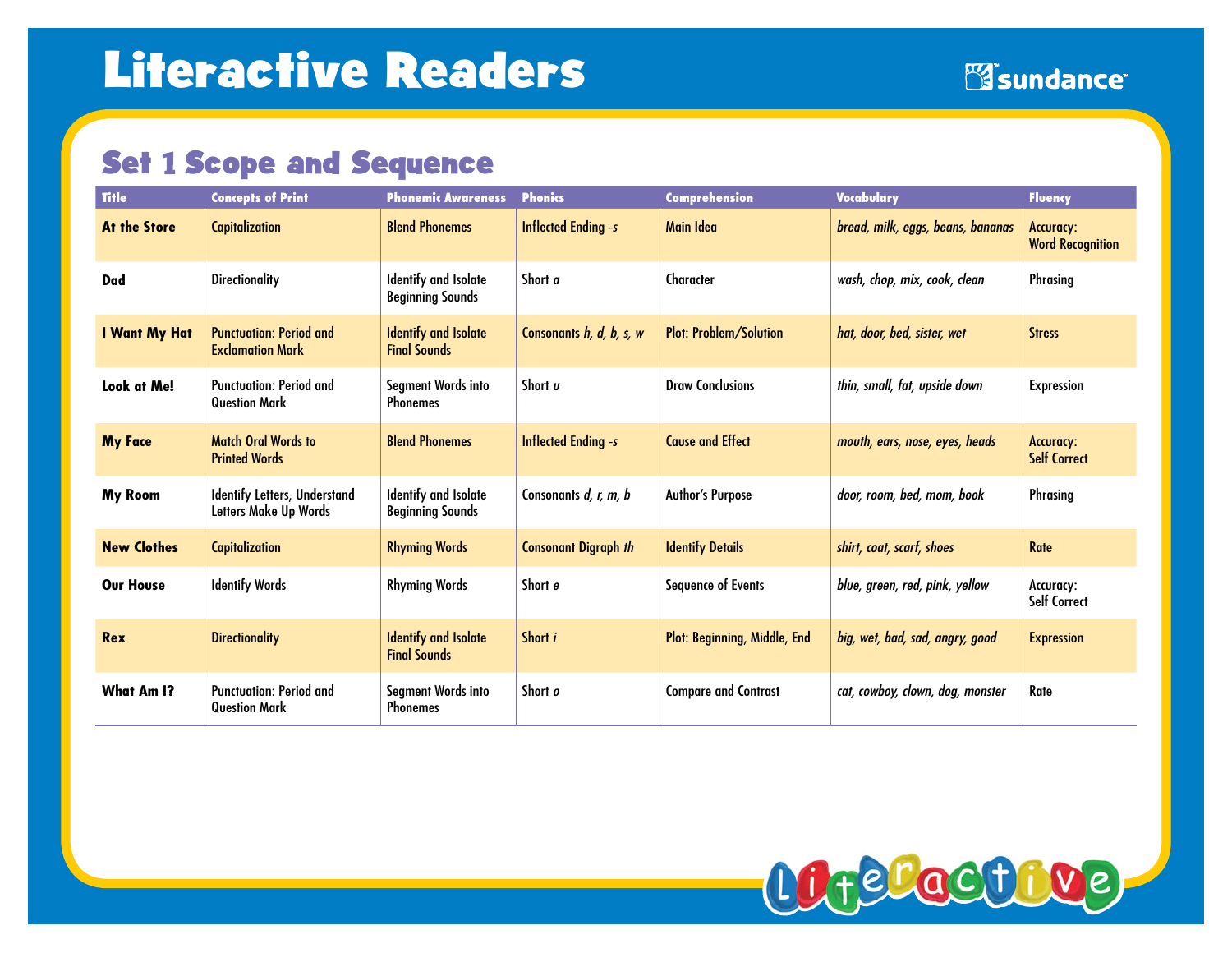# Set 2 Scope and Sequence

| <b>Title</b>            | <b>Concepts of Print</b>                                                           | <b>Phonemic Awareness</b>                             | <b>Phonics</b>                 | <b>Comprehension</b>                | <b>Vocabulary</b>                | <b>Fluency</b>                              |
|-------------------------|------------------------------------------------------------------------------------|-------------------------------------------------------|--------------------------------|-------------------------------------|----------------------------------|---------------------------------------------|
| <b>At the Park</b>      | <b>Identify Letters,</b><br><b>Understand That Letters</b><br><b>Make Up Words</b> | <b>Blend and Segment Words</b><br>into Phonemes       | Clusters with s                | <b>Details</b>                      | swing, slide, sand, toy, house   | <b>Accuracy:</b><br><b>Self Correct</b>     |
| <b>I Like Books</b>     | Directionality, Return<br>Sweep                                                    | <b>Rhyming Words</b>                                  | Clusters with r                | <b>Make Inferences</b>              | car, train, plane, boat, balloon | Rate                                        |
| <b>In the Pool</b>      | <b>Directionality</b>                                                              | <b>Substitute Initial Phonemes</b>                    | <b>Homophones</b>              | <b>Plot: Beginning, Middle, End</b> | one, two, three, four            | <b>Expression</b>                           |
| <b>My Family</b>        | <b>Punctuation: Period and</b><br><b>Question Mark</b>                             | <b>Substitute Final Phonemes</b>                      | Digraph wh                     | Main Idea                           | grandpa, brothers, work, circus  | <b>Expression</b>                           |
| <b>My Friend Ben</b>    | <b>Capitalization</b>                                                              | <b>Identify Middle Sounds</b>                         | <b>Vowel Pair ai</b>           | <b>Author's Purpose</b>             | sun, rain, wind, snow, fog       | <b>Phrasing</b>                             |
| Recycle                 | <b>Identify Words,</b><br><b>Understand That Words</b><br><b>Make Up Sentences</b> | <b>Identify Middle Sounds</b>                         | Clusters with /                | Categorize                          | paper, bottles, plastic, metal   | Rate                                        |
| <b>Rex and the Cat</b>  | <b>Identify Words,</b><br><b>Understand That Words</b><br><b>Make Up Sentences</b> | <b>Blend and Segment Words</b><br>into Phonemes       | Long a, CVCe                   | <b>Cause and Effect</b>             | walk, gate, park, water, sleep   | <b>Accuracy:</b><br><b>Word Recognition</b> |
| <b>Shadow Play</b>      | Capitalization                                                                     | Substitute Phonemes,<br><b>Identify Middle Sounds</b> | r-controlled vowel ir          | <b>Compare and Contrast</b>         | rabbit, bird, swan, monster      | Intonation                                  |
| <b>Surprise!</b>        | <b>Identify Letters,</b><br><b>Understand That Letters</b><br><b>Make Up Words</b> | <b>Identify Final Sounds</b>                          | Long i, CVCe                   | <b>Draw Conclusions</b>             | drinks, ice cream, party         | <b>Intonation</b>                           |
| <b>We Clean the Car</b> | <b>Punctuation: Period,</b><br>Question Mark, and<br><b>Exclamation Point</b>      | <b>Rhyming Words</b>                                  | Long e, Vowel Pairs:<br>ee, ea | <b>Plot: Problem/Solution</b>       | need, clean, soap, cloth, hose   | Phrasing                                    |

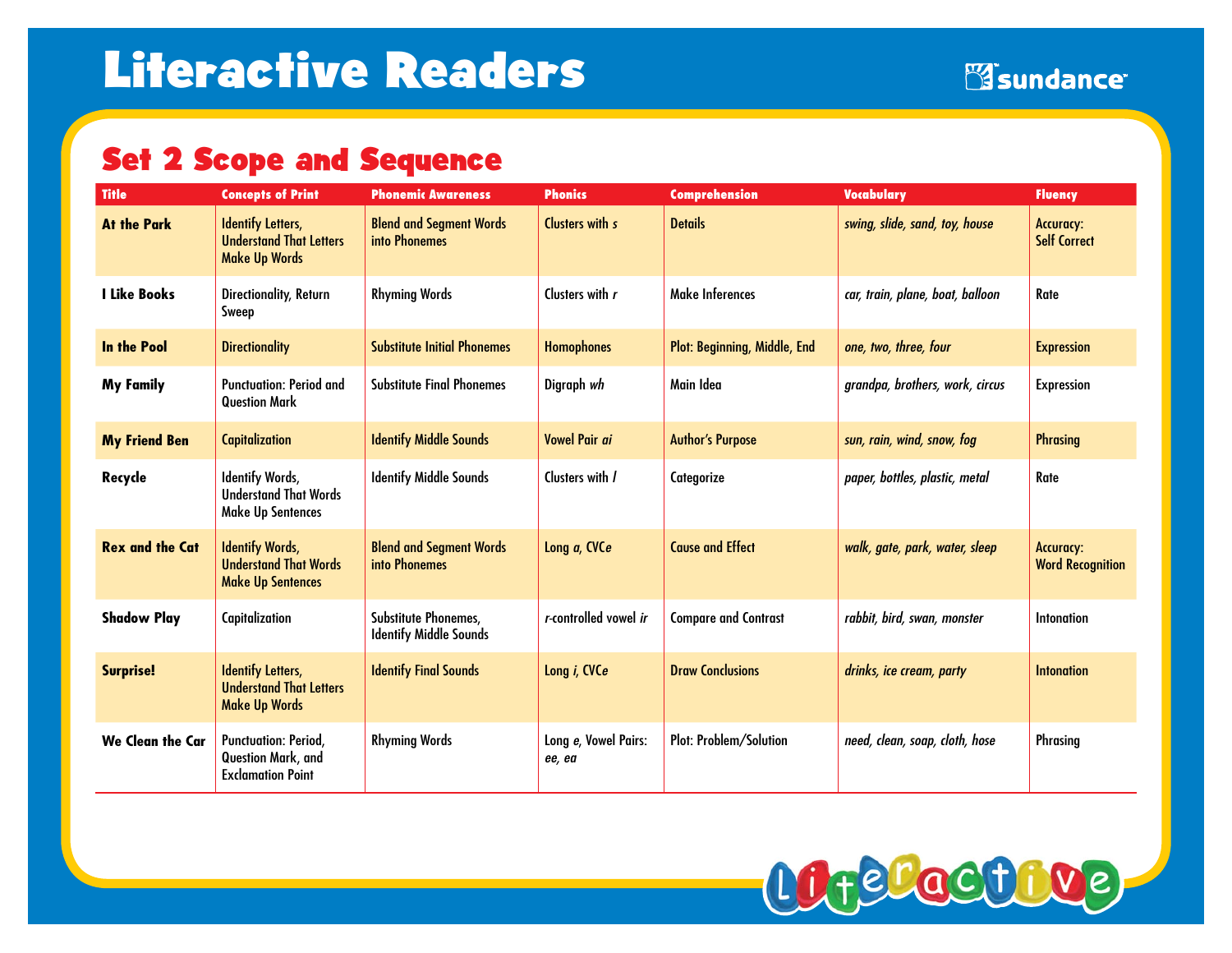# Set 3 Scope and Sequence

| <b>Title</b>                       | <b>Phonemic Awareness</b>            | <b>Phonics</b>                          | <b>Comprehension</b>          | <b>Vocabulary</b>                                                 | <b>Fluency</b>                |
|------------------------------------|--------------------------------------|-----------------------------------------|-------------------------------|-------------------------------------------------------------------|-------------------------------|
| <b>The Bad Puppy</b>               | <b>Substitute Final Phonemes</b>     | <b>Consonant Digraphs</b><br>ch, sh, th | <b>Cause and Effect</b>       | chicks, calf, piglets, lambs                                      | <b>Accuracy</b>               |
| <b>The Big Hippo</b>               | Delete a Phoneme                     | Diphthong ow                            | Author's Purpose              | hippo, pool, jumped, down                                         | Rate                          |
| <b>Fire!</b>                       | <b>Segment Syllables</b>             | <b>Inflected Ending -ed</b>             | Main Idea                     | fire, called, help, hero                                          | <b>Accuracy: Self Correct</b> |
| <b>Get the Vet</b>                 | Substitute Middle Phonemes           | r-controlled vowel<br>or/ore            | <b>Plot: Problem/Solution</b> | trunk, paw, vet, dentist                                          | <b>Phrasing</b>               |
| <b>The Hungry Bears</b>            | <b>Segment Syllables</b>             | <b>Inflected Ending -ies</b>            | <b>Compare and Contrast</b>   | honey, berries, burgers                                           | <b>Rate</b>                   |
| <b>Mop Gets Muddy</b>              | <b>Segment and Combine Syllables</b> | <b>Inflected Ending -s</b>              | <b>Understand Character</b>   | puddles, river, woods, roll                                       | <b>Expression</b>             |
| <b>Noisy Monkeys</b>               | <b>Substitute Vowel Sounds</b>       | qu                                      | <b>Make Predictions</b>       | climb, swing, dance, quiet                                        | <b>Stress</b>                 |
| <b>Tibby's Week</b>                | <b>Substitute Middle Phonemes</b>    | Diphthong ou                            | Sequence                      | Monday, Tuesday, Wednesday, Thursday,<br>Friday, Saturday, Sunday | Phrasing                      |
| <b>What Can</b><br><b>You See?</b> | <b>Substitute Vowel Sounds</b>       | <b>Consonant Blends</b>                 | <b>Details</b>                | dolphin, jellyfish, sea, sky                                      | Intonation                    |
| <b>Zak Is Lost</b>                 | Delete a Phoneme                     | <b>CVCe</b>                             | <b>Draw Conclusions</b>       | lions, elephant, monkeys, zoo keeper                              | <b>Expression</b>             |

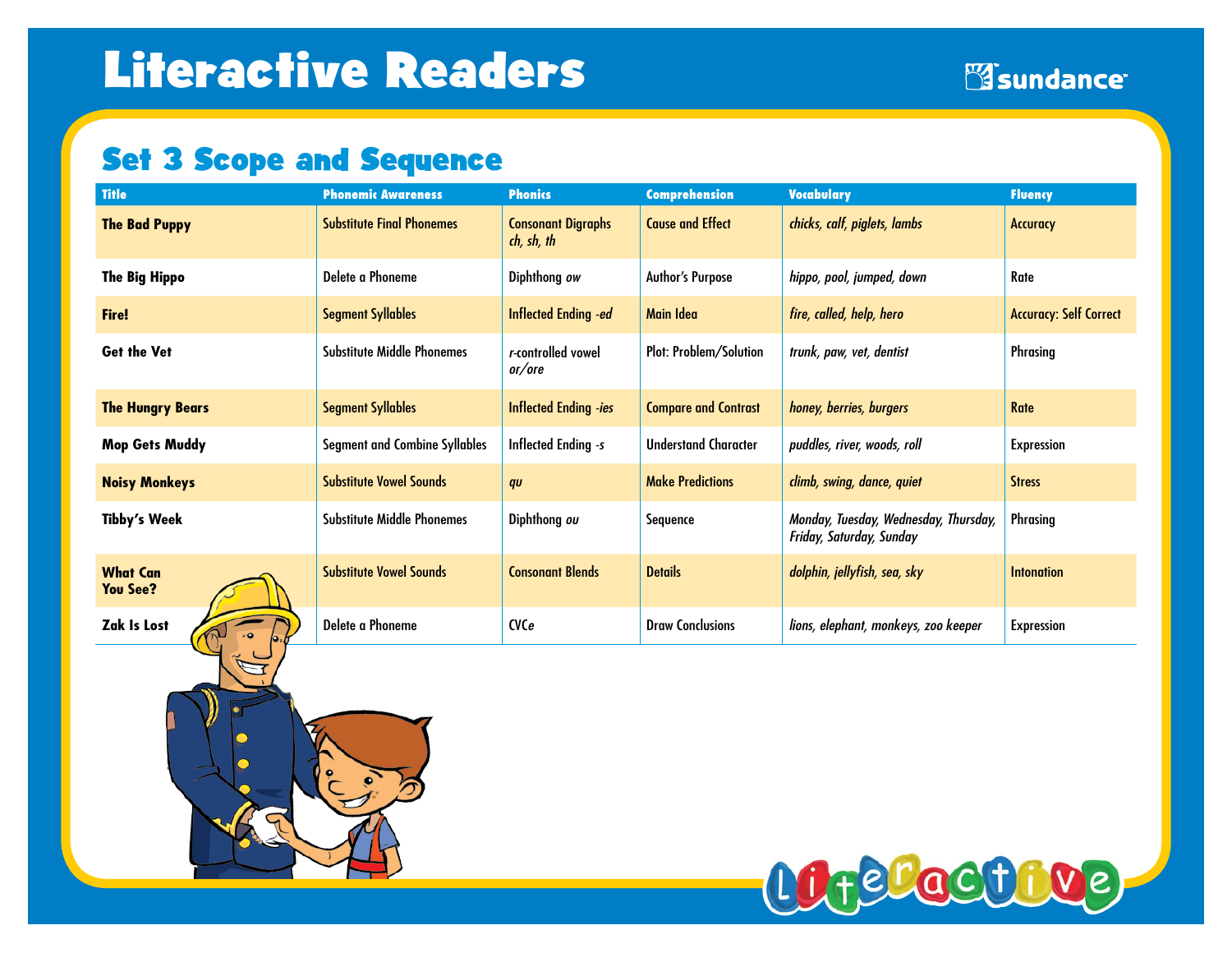## Set 4 Scope and Sequence

| <b>Title</b>              | <b>Phonics</b>             | <b>Comprehension</b>             | <b>Vocabulary</b>                           | <b>Fluency</b>                    |
|---------------------------|----------------------------|----------------------------------|---------------------------------------------|-----------------------------------|
| <b>Ali's Bike</b>         | <b>Possessives</b>         | Plot: Beginning, Middle, and End | wheel, asleep, fix, sure                    | <b>Expression</b>                 |
| <b>Bobby's Carrots</b>    | Inflected Ending -er       | Sequence                         | carrots, seeds, soil, leaves                | <b>Intonation</b>                 |
| <b>Hiccups</b>            | Vowel Pair ea              | <b>Plot: Problem/Solution</b>    | hiccups, glass, gone, hold                  | <b>Accuracy: Word Recognition</b> |
| Pancakes                  | Inflected Endings -s, -es  | <b>Author's Purpose</b>          | pancakes, today, flour, ceiling, window     | Phrasing                          |
| <b>Rick the Rooster</b>   | Long o, Vowel Pair ow      | <b>Cause and Effect</b>          | rooster, morning, early                     | Rate                              |
| <b>Ron Makes a Friend</b> | Long o, CVCe               | Character                        | lonely, starts, hope, friend                | Phrasing                          |
| <b>The Sleepover</b>      | r-controlled vowel ar      | <b>Setting</b>                   | tonight, five, six, seven, eight, nine, ten | <b>Rate</b>                       |
| Too Small                 | Long a, Vowel Pairs ay, ai | Character                        | brother, start, idea, double, trouble       | <b>Expression</b>                 |
| <b>When I Grow Up</b>     | r-controlled vowel or      | <b>Details</b>                   | dancer, doctor, pirate, policeman, movie    | <b>Intonation</b>                 |
| <b>Where Is Wiggles?</b>  | Vowel Digraph oo (took)    | <b>Draw Conclusions</b>          | caterpillar, salad                          | Phrasing                          |